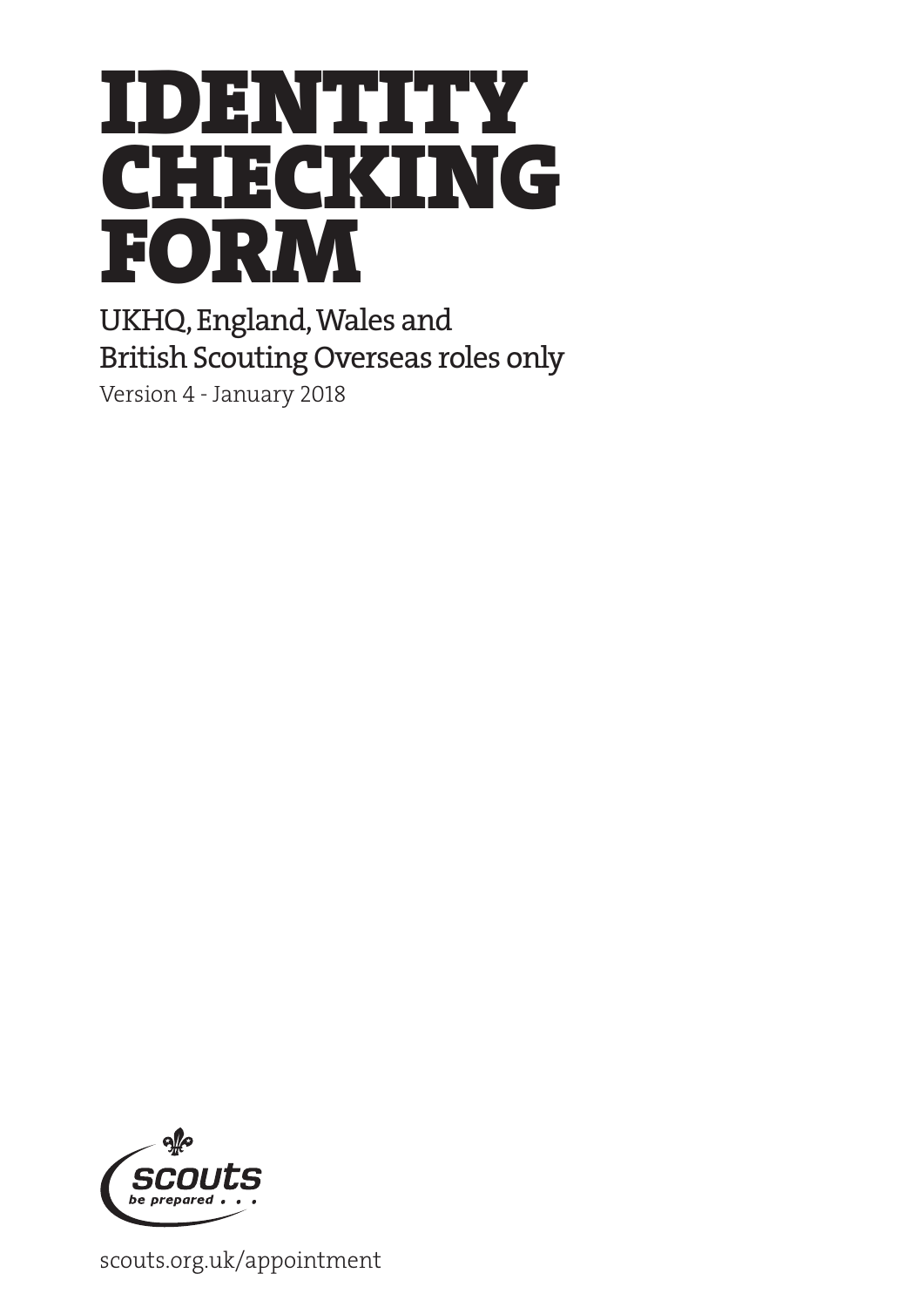The Identity Checking Form can be used by any person completing the identity checks for adults in England, Wales and British Scouting Overseas who wish to undertake a role in Scouting that requires a criminal record check.

Please Note: Throughout the Disclosure Application process the ID Checker (data processor if applicable) and the Applicant are required to provide declarations, to knowingly make a false declaration at any stage of the application is a criminal offence.

#### **Information for identity checkers – please read the following two statements to the applicant.**

### **ID Required**

Applicants must be able to show **one document from Group 1 and two further documents from either Group 1, or Group 2a or 2b** (as indicated below). If the applicant does not have any of the documents in Group 1, then they must be able to show **one document from Group 2a and two further documents from either Group 2a or 2b** (as indicated below). If the applicant does not possess the required identity documents for a disclosure check to be carried out, their application cannot proceed any further online and the applicant must contact **disclosures@scouts.org.uk** forfurther advice.

At least one of the documents must show the applicant's current address. The applicant must provide **original documents only**; photocopies will not be accepted. **Applicants must use documents from Group 1 if they have them**. The information entered must match identity, date of birth and address information stored in the Compass membership database.

### **Route 2 – External ID Verification Statement**

Where a Group 1 document is not provided, in order to process your DBS application, we will attempt to verify your identity using a third party (Experian). The agency will check the details you supply against any particulars on any database (public or otherwise) to which they have access. A record of the search will be retained, but will not be visible to other parties or affect your credit record.

### **Keep in mind**

### **Data Protection Statement**

The Scout Association provides this facility under license agreement with Atlantic Data Ltd the provider of disclosures.co.uk, a wholly owned service provided by Atlantic Data Ltd. The DBS Application is processed on behalf of The Scout Association by Atlantic Data Ltd in accordance with the Data Protection Act and DBS Code of Practice. The Scout Association is the 'Data Controller'. Both The Scout Association and Atlantic Data Ltd have undertaken to hold this data securely in accordance with the Data Protection Act and the DBS Code of Practice.

**This form must be destroyed securely by shredding, pulping or burning once the applicant's identity information has been entered in to Atlantic Data Ltd. While awaiting destruction, this form must be stored securely. Those processing criminal record checks must ensure they have read the guidance on secure storage, handling, use, retention and disposal of information guidance members.scouts.org.uk/appointment and factsheet FS310610, which is available at scouts.org.uk.** 

Identity checkers must ensure that they have read the statement of fair processing, which is available at **scouts.org.uk**.

**Please complete in block capitals. Boxes marked with an \* are compulsory fields. When recording the identity document details, fields are compulsory for the documents that the applicant is using.**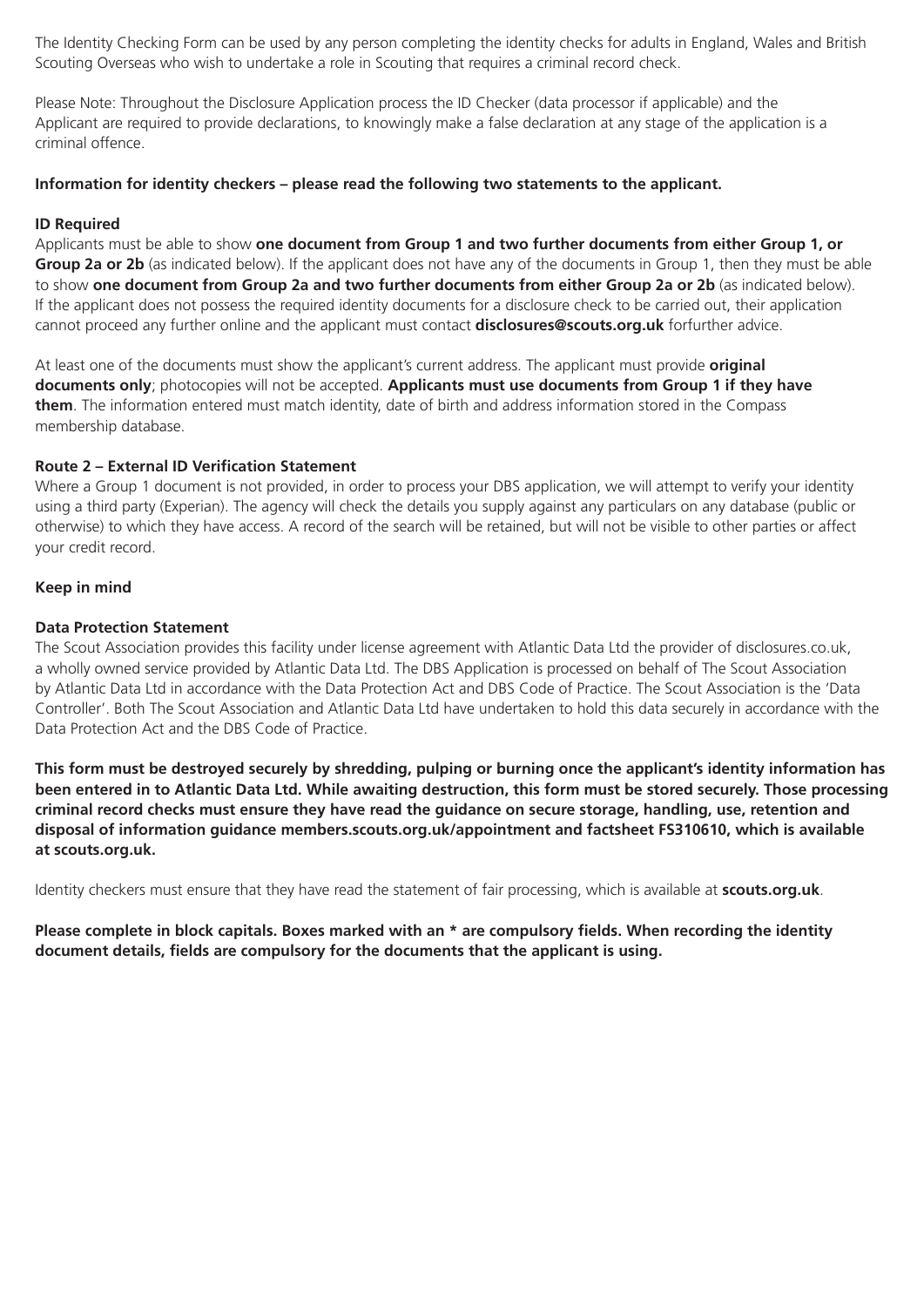| <b>Applicant details</b>                                                                                                                                                      |                                                                                                                 |             |        |       |  |  |   |    |  |                               |  |   |   |                                                                                                            |  |  |  |
|-------------------------------------------------------------------------------------------------------------------------------------------------------------------------------|-----------------------------------------------------------------------------------------------------------------|-------------|--------|-------|--|--|---|----|--|-------------------------------|--|---|---|------------------------------------------------------------------------------------------------------------|--|--|--|
| Title                                                                                                                                                                         |                                                                                                                 |             |        |       |  |  |   |    |  |                               |  |   |   |                                                                                                            |  |  |  |
| Name (including middle name, if applicable) of applicant*                                                                                                                     |                                                                                                                 |             |        |       |  |  |   |    |  |                               |  |   |   |                                                                                                            |  |  |  |
|                                                                                                                                                                               |                                                                                                                 |             |        |       |  |  |   |    |  |                               |  |   |   |                                                                                                            |  |  |  |
| Applicant's membership number (if known)                                                                                                                                      |                                                                                                                 |             |        |       |  |  |   |    |  |                               |  |   |   |                                                                                                            |  |  |  |
| Role of applicant*                                                                                                                                                            |                                                                                                                 |             |        |       |  |  |   |    |  |                               |  |   |   |                                                                                                            |  |  |  |
| Applicant's phone number                                                                                                                                                      |                                                                                                                 |             |        |       |  |  |   |    |  |                               |  |   |   |                                                                                                            |  |  |  |
| Applicant's email                                                                                                                                                             |                                                                                                                 |             |        |       |  |  |   |    |  |                               |  |   |   |                                                                                                            |  |  |  |
| Applicant's address*                                                                                                                                                          |                                                                                                                 |             |        |       |  |  |   |    |  |                               |  |   |   |                                                                                                            |  |  |  |
|                                                                                                                                                                               |                                                                                                                 |             |        |       |  |  |   |    |  |                               |  |   |   |                                                                                                            |  |  |  |
| Town*                                                                                                                                                                         |                                                                                                                 |             |        |       |  |  |   |    |  |                               |  |   |   |                                                                                                            |  |  |  |
| County                                                                                                                                                                        |                                                                                                                 |             |        |       |  |  |   |    |  |                               |  |   |   |                                                                                                            |  |  |  |
| Postcode*                                                                                                                                                                     |                                                                                                                 |             |        |       |  |  |   |    |  |                               |  |   |   |                                                                                                            |  |  |  |
| Country*                                                                                                                                                                      |                                                                                                                 |             |        |       |  |  |   |    |  |                               |  |   |   |                                                                                                            |  |  |  |
| Applicant's Nationality*                                                                                                                                                      | UK                                                                                                              | EEA         |        | Other |  |  |   |    |  |                               |  |   |   |                                                                                                            |  |  |  |
| Applicant's date of birth*                                                                                                                                                    |                                                                                                                 |             | M<br>M |       |  |  |   |    |  |                               |  |   |   |                                                                                                            |  |  |  |
| <b>Identity details</b>                                                                                                                                                       |                                                                                                                 |             |        |       |  |  |   |    |  |                               |  |   |   |                                                                                                            |  |  |  |
|                                                                                                                                                                               |                                                                                                                 |             |        |       |  |  |   |    |  |                               |  |   |   |                                                                                                            |  |  |  |
| Group 1 – please tick the box next to the documents being used, one of these documents must be selected                                                                       |                                                                                                                 |             |        |       |  |  |   |    |  |                               |  |   |   |                                                                                                            |  |  |  |
|                                                                                                                                                                               |                                                                                                                 |             |        |       |  |  |   |    |  |                               |  |   |   |                                                                                                            |  |  |  |
| <b>Passport (any nationality)</b>                                                                                                                                             |                                                                                                                 |             |        |       |  |  |   |    |  |                               |  |   |   | IV                                                                                                         |  |  |  |
| Passport number                                                                                                                                                               |                                                                                                                 |             |        |       |  |  |   |    |  | Issue date                    |  |   |   |                                                                                                            |  |  |  |
| Applicant's nationality<br>Date of birth                                                                                                                                      | $\mathbb N$<br>D                                                                                                | $\mathbb N$ |        |       |  |  |   |    |  | Expiry date                   |  | D | M | $\mathsf{M}% _{T}=\mathsf{M}_{T}\!\left( a,b\right) ,\ \mathsf{M}_{T}=\mathsf{M}_{T}\!\left( a,b\right) ,$ |  |  |  |
|                                                                                                                                                                               |                                                                                                                 |             |        |       |  |  |   |    |  |                               |  |   |   |                                                                                                            |  |  |  |
| <b>Biometric residence permit (UK)</b>                                                                                                                                        |                                                                                                                 |             |        |       |  |  |   |    |  |                               |  |   |   |                                                                                                            |  |  |  |
| Biometric permit number                                                                                                                                                       |                                                                                                                 |             |        |       |  |  |   |    |  | Issue date                    |  | D | M | M                                                                                                          |  |  |  |
| Does the applicant have infinite leave to remain in the UK? Y                                                                                                                 |                                                                                                                 |             |        |       |  |  |   | N. |  | Expiry date                   |  | D | M | M                                                                                                          |  |  |  |
| Driving licence - photocard (UK, Isle of Man, Channel Islands and EEA)                                                                                                        |                                                                                                                 |             |        |       |  |  |   |    |  |                               |  |   |   |                                                                                                            |  |  |  |
| When recording the driving license number, please ensure you record the entire 18-digit number with no spaces,<br>including the two separate digits at the end of the number. |                                                                                                                 |             |        |       |  |  |   |    |  |                               |  |   |   |                                                                                                            |  |  |  |
| Country of issue                                                                                                                                                              |                                                                                                                 |             |        |       |  |  |   |    |  |                               |  |   |   |                                                                                                            |  |  |  |
| Driving licence number                                                                                                                                                        |                                                                                                                 |             |        |       |  |  |   |    |  |                               |  |   |   |                                                                                                            |  |  |  |
| Valid from                                                                                                                                                                    | $\mathsf{M}% _{T}=\mathsf{M}_{T}\!\left( a,b\right) ,\ \mathsf{M}_{T}=\mathsf{M}_{T}\!\left( a,b\right) ,$<br>D | M           |        |       |  |  |   |    |  | Driving licence date of birth |  | D | M | M                                                                                                          |  |  |  |
| Date applicant entered UK (if EEA driving licence)                                                                                                                            |                                                                                                                 |             |        |       |  |  | M | M  |  |                               |  |   |   |                                                                                                            |  |  |  |

|  |  |  |  |  |  | Issue date |
|--|--|--|--|--|--|------------|
|  |  |  |  |  |  |            |

| sue date |  |  |  |
|----------|--|--|--|
|          |  |  |  |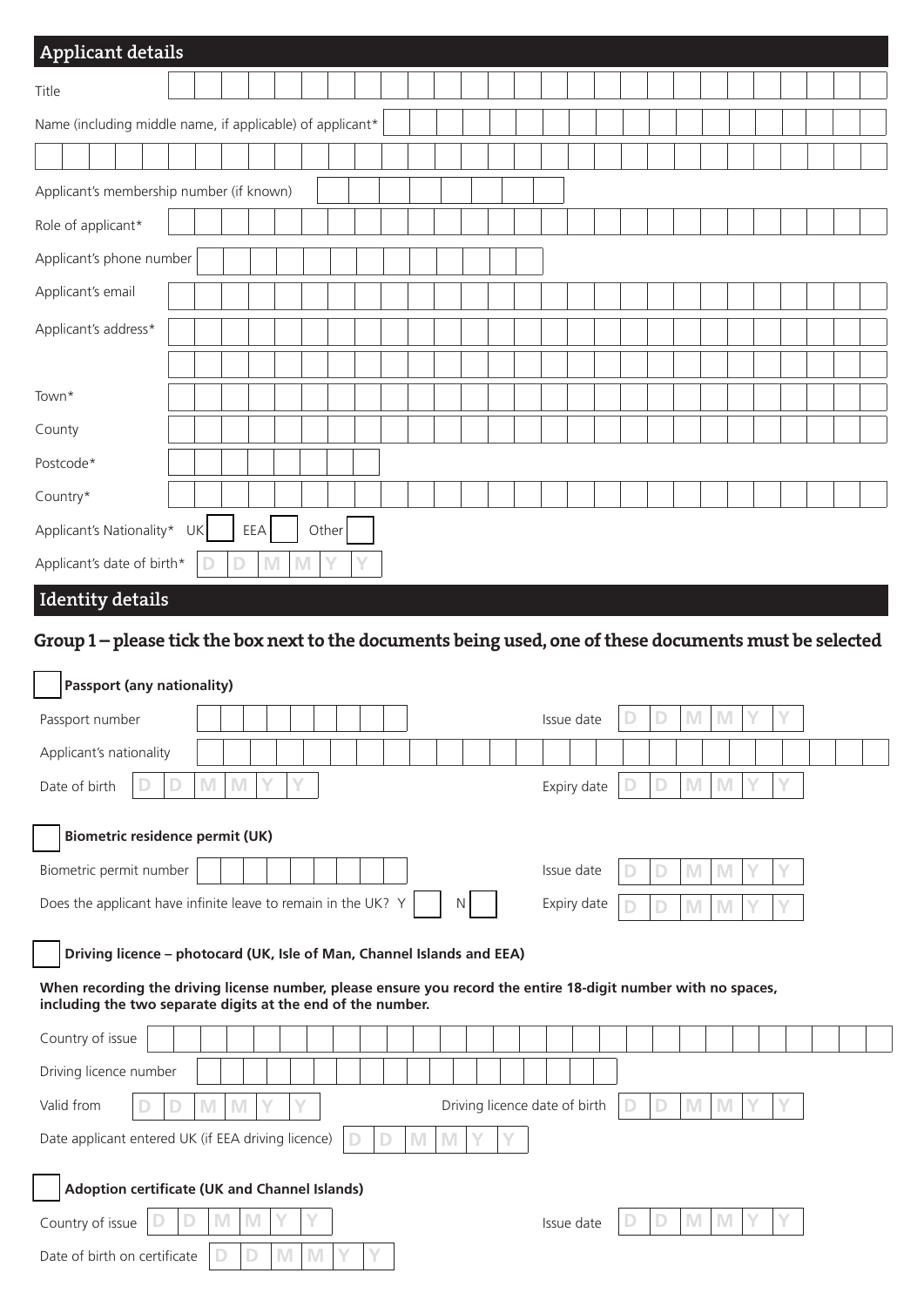| Birth certificate date of birth $\Box$ |   | $\mathbf{D}$ | M | N |  |  |  |  |  |  |  |  |  |  |
|----------------------------------------|---|--------------|---|---|--|--|--|--|--|--|--|--|--|--|
| Country of issue                       |   |              |   |   |  |  |  |  |  |  |  |  |  |  |
| Issue date                             | D | M            |   |   |  |  |  |  |  |  |  |  |  |  |

# Group 2a – please tick the box next to the documents being used

 **Driving licence – photocard (issued outside the UK and EEA) or paper version issued without a photocard (if issued before 1998) (UK, Isle of Man, Channel Islands, EEA)** 

**When recording the driving licence number, please ensure you record the entire 18-digit number with no spaces.** 

| Country of issue                                                                                                                                                                                                                                                                              |  |  |  |  |  |  |  |  |  |
|-----------------------------------------------------------------------------------------------------------------------------------------------------------------------------------------------------------------------------------------------------------------------------------------------|--|--|--|--|--|--|--|--|--|
| Driving licence number                                                                                                                                                                                                                                                                        |  |  |  |  |  |  |  |  |  |
| Valid from<br>Driving licence date of birth Valid from<br>M<br>M<br>M<br>M<br>D<br>Y<br>D<br>$\mathbf{D}$                                                                                                                                                                                     |  |  |  |  |  |  |  |  |  |
| Date applicant entered UK<br>$\mathbb{M}$<br>M<br>D                                                                                                                                                                                                                                           |  |  |  |  |  |  |  |  |  |
|                                                                                                                                                                                                                                                                                               |  |  |  |  |  |  |  |  |  |
| Firearms licence (UK, Channel Islands and Isle of Man)                                                                                                                                                                                                                                        |  |  |  |  |  |  |  |  |  |
| Firearms licence number                                                                                                                                                                                                                                                                       |  |  |  |  |  |  |  |  |  |
| $\mathbb{M}$<br>M<br>$\mathsf{M}% _{T}=\mathsf{M}_{T}\!\left( a,b\right) ,\ \mathsf{M}_{T}=\mathsf{M}_{T}\!\left( a,b\right) ,$<br>$\mathsf{M}% _{T}=\mathsf{M}_{T}\!\left( a,b\right) ,\ \mathsf{M}_{T}=\mathsf{M}_{T}\!\left( a,b\right) ,$<br>Firearms licence date of birth<br>Issue date |  |  |  |  |  |  |  |  |  |
| $\mathbb{M}$<br>$\mathsf{M}% _{T}=\mathsf{M}_{T}\!\left( a,b\right) ,\ \mathsf{M}_{T}=\mathsf{M}_{T}\!\left( a,b\right) ,$<br>Y<br>D<br>$\mathsf{M}% _{T}=\mathsf{M}_{T}\!\left( a,b\right) ,\ \mathsf{M}_{T}=\mathsf{M}_{T}\!\left( a,b\right) ,$<br>M<br>Valid from<br>Valid to             |  |  |  |  |  |  |  |  |  |
| Firearms licence postcode                                                                                                                                                                                                                                                                     |  |  |  |  |  |  |  |  |  |
|                                                                                                                                                                                                                                                                                               |  |  |  |  |  |  |  |  |  |
| HM Forces ID card (UK)                                                                                                                                                                                                                                                                        |  |  |  |  |  |  |  |  |  |
| British Army ID card<br>Royal Air Force ID card<br>HM Forces ID card type - Royal Navy ID card                                                                                                                                                                                                |  |  |  |  |  |  |  |  |  |
| Card number                                                                                                                                                                                                                                                                                   |  |  |  |  |  |  |  |  |  |
| Date of birth on card<br>M<br>M<br>Υ<br>D                                                                                                                                                                                                                                                     |  |  |  |  |  |  |  |  |  |
| Card expiry date<br>M<br>M                                                                                                                                                                                                                                                                    |  |  |  |  |  |  |  |  |  |
| First initial of forename as it appears on card                                                                                                                                                                                                                                               |  |  |  |  |  |  |  |  |  |
| Surname as on card                                                                                                                                                                                                                                                                            |  |  |  |  |  |  |  |  |  |
|                                                                                                                                                                                                                                                                                               |  |  |  |  |  |  |  |  |  |
| Marriage/civil partnership certificate (UK and Channel Islands)                                                                                                                                                                                                                               |  |  |  |  |  |  |  |  |  |
| Issue date<br>M<br>D<br>M                                                                                                                                                                                                                                                                     |  |  |  |  |  |  |  |  |  |
| Immigration document, visa or work permit (Issued by a country outside the EEA)                                                                                                                                                                                                               |  |  |  |  |  |  |  |  |  |
| M<br>M<br>Date of birth<br>M<br>Issue date<br>D<br>M                                                                                                                                                                                                                                          |  |  |  |  |  |  |  |  |  |
| Issue Country                                                                                                                                                                                                                                                                                 |  |  |  |  |  |  |  |  |  |
|                                                                                                                                                                                                                                                                                               |  |  |  |  |  |  |  |  |  |
| Group 2b – please place a tick next to the documents being used                                                                                                                                                                                                                               |  |  |  |  |  |  |  |  |  |
| Correspondence/ID cards                                                                                                                                                                                                                                                                       |  |  |  |  |  |  |  |  |  |
| M<br>Card carrying the PASS accreditation logo (UK, Isle of Man and Channel Islands)<br>M<br>Issue date                                                                                                                                                                                       |  |  |  |  |  |  |  |  |  |
| Date of birth on card<br>Does this card have the PASS logo<br>N<br>Y                                                                                                                                                                                                                          |  |  |  |  |  |  |  |  |  |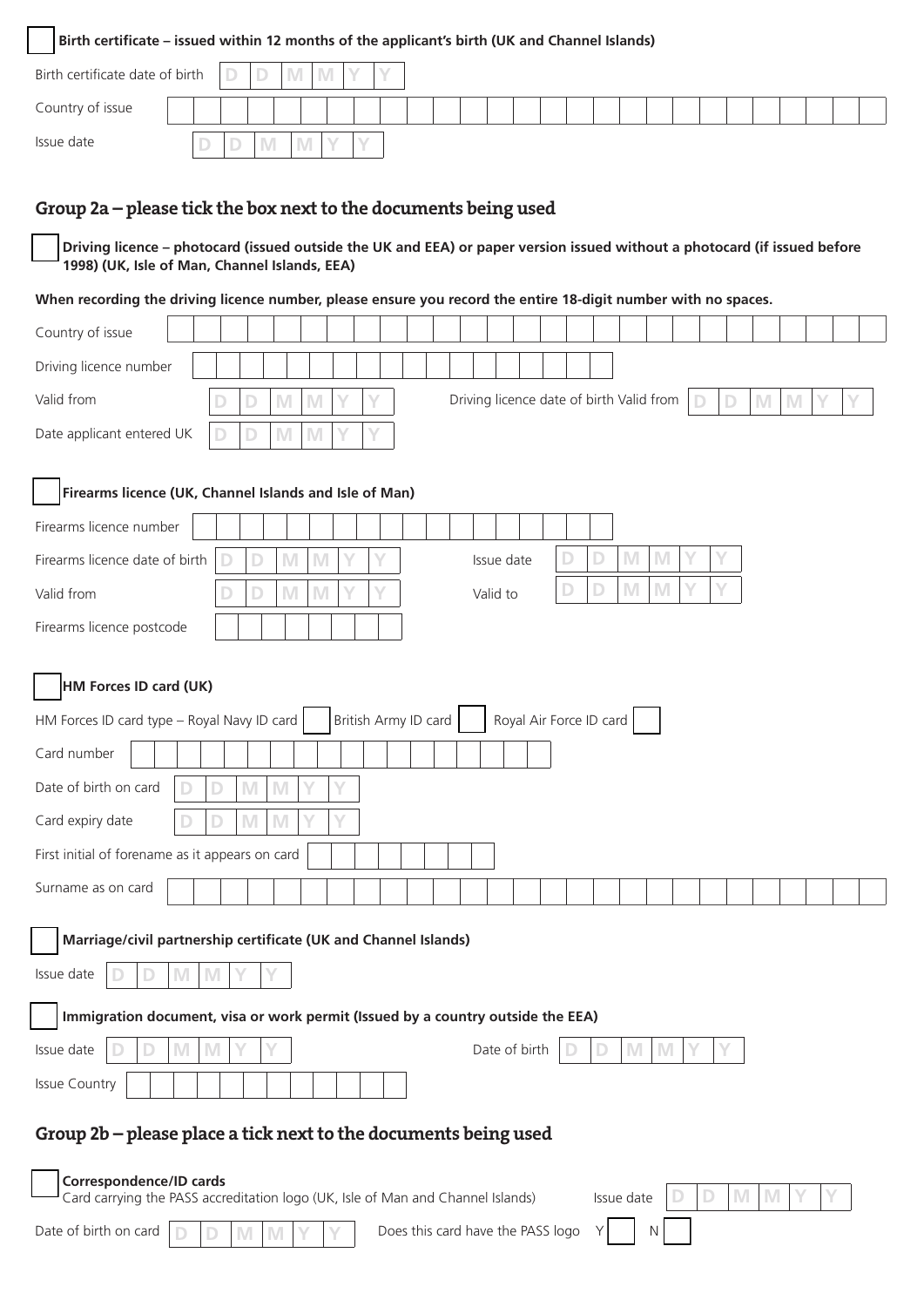| Date of birth on card<br>EEA National ID card<br>D                                                                                                                                                                  | M<br>M     |        |                              |  |  |  |  |  |  |  |  |
|---------------------------------------------------------------------------------------------------------------------------------------------------------------------------------------------------------------------|------------|--------|------------------------------|--|--|--|--|--|--|--|--|
| Issue country                                                                                                                                                                                                       |            |        |                              |  |  |  |  |  |  |  |  |
| Expiry date<br>M<br>M                                                                                                                                                                                               |            |        |                              |  |  |  |  |  |  |  |  |
| Letter from Head Teacher or College Principal of a UK institution (only to be used by 16 to 19 year-olds in full-time education if other<br>documents cannot be provided)<br>M<br>Issue date<br>M                   |            |        |                              |  |  |  |  |  |  |  |  |
| Letter of sponsorship from future employment provider (non-UK/non-EEA only - valid only for applicants residing outside of the UK at<br>time of application)                                                        |            |        |                              |  |  |  |  |  |  |  |  |
| Country of residence                                                                                                                                                                                                |            |        |                              |  |  |  |  |  |  |  |  |
|                                                                                                                                                                                                                     |            |        |                              |  |  |  |  |  |  |  |  |
| M<br>M<br>Issue date                                                                                                                                                                                                |            |        |                              |  |  |  |  |  |  |  |  |
| Documents issued within the last 12 months:                                                                                                                                                                         |            |        |                              |  |  |  |  |  |  |  |  |
| Council Tax statement (UK and Channel Islands)                                                                                                                                                                      | Issue date | D<br>D | M<br>M                       |  |  |  |  |  |  |  |  |
| Financial statement eg pension, endowment, ISA (UK)                                                                                                                                                                 | Issue date | D      | M<br>M                       |  |  |  |  |  |  |  |  |
| Mortgage statement (UK or EEA)                                                                                                                                                                                      | Issue date | D      | M<br>M                       |  |  |  |  |  |  |  |  |
| P45 certificate statement (UK and Channel Islands)                                                                                                                                                                  | Issue date | D      | M<br>M                       |  |  |  |  |  |  |  |  |
| P60 certificate statement (UK and Channel Islands)                                                                                                                                                                  | Issue date | D      | M<br>M                       |  |  |  |  |  |  |  |  |
| NI number on P45/P60                                                                                                                                                                                                |            |        |                              |  |  |  |  |  |  |  |  |
| Documents issued within the last three months:                                                                                                                                                                      |            |        |                              |  |  |  |  |  |  |  |  |
| Bank or building society account opening confirmation letter (UK)                                                                                                                                                   | Issue date | D      | M<br>M                       |  |  |  |  |  |  |  |  |
| Bank or building society statement (UK, Channel Islands or EEA)                                                                                                                                                     | Issue date |        | M<br>M                       |  |  |  |  |  |  |  |  |
| Bank or building society statement (countries outside of the EEA,<br>branch must be in the country where the applicant lives and works)                                                                             | Issue date |        | $\mathbb{M}$<br>$\mathbb{M}$ |  |  |  |  |  |  |  |  |
| Electricity bill/statement (UK)                                                                                                                                                                                     | Issue date | D      | M<br>M                       |  |  |  |  |  |  |  |  |
| Gas bill/statement (UK)                                                                                                                                                                                             | Issue date | D      | M<br>M                       |  |  |  |  |  |  |  |  |
| Credit card statement (UK or EEA)                                                                                                                                                                                   | Issue date | D      | M<br>M                       |  |  |  |  |  |  |  |  |
| Telephone bill/statement (not mobile telephone) (UK)                                                                                                                                                                | Issue date | D      | M<br>M                       |  |  |  |  |  |  |  |  |
| Water bill/statement                                                                                                                                                                                                | Issue date | D      | M<br>M                       |  |  |  |  |  |  |  |  |
| Benefit statement eg child benefit, pension (UK)                                                                                                                                                                    | Issue date | D      | M<br>M                       |  |  |  |  |  |  |  |  |
| Document from Central or Local Government, Government Agency or Local Council document giving entitlement<br>(UK and Channel Islands) - document 1                                                                  |            |        |                              |  |  |  |  |  |  |  |  |
| Name of entitlement issuing body                                                                                                                                                                                    |            |        |                              |  |  |  |  |  |  |  |  |
| Issue date<br>M<br>M                                                                                                                                                                                                |            |        |                              |  |  |  |  |  |  |  |  |
| Document from Central or Local Government, Government Agency or Local Council document giving entitlement (UK and Channel<br>Islands) - document 2 (this must have been issued by a different body than document 1) |            |        |                              |  |  |  |  |  |  |  |  |
| Name of entitlement issuing body                                                                                                                                                                                    |            |        |                              |  |  |  |  |  |  |  |  |
| Issue date<br>M                                                                                                                                                                                                     |            |        |                              |  |  |  |  |  |  |  |  |